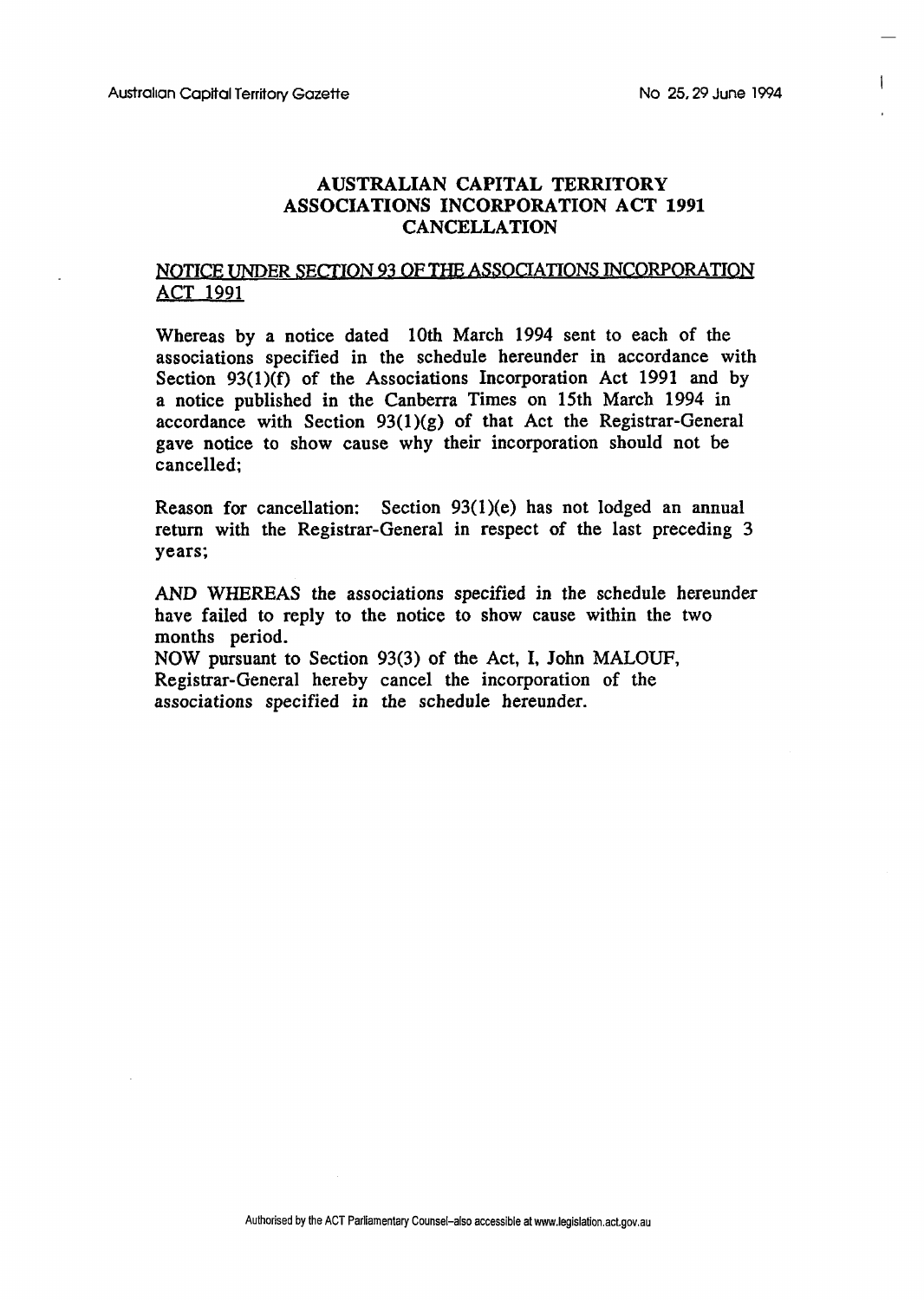$\lambda$ 

## Schedule

Turner - O'Connor R.S.L. Club Incorporated, A.C.T. Transport Association Incorporated, The Dutch/Australian Club Of The Australian Capital Territory, Canberra-Queanbeyan Community Of Russian Orthodox Church Abroad Incorporated, Canberra Soccer And Social Club Be Quick Incorporated, Turner National Football Club Incorporated, Canberra All Nationalities Club Incorporated, The English-Australian Club Incorporated, The Carpenters And Joiners Club Incorporated, The Carmagnole Theatre Incorporated, Canberra Boxer Club Incorporated, Netherlands Australian Society Incorporated, Canberra Racing Club Incorporated, Rugby League Club Of The A.C.T. Incorporated, Canberra Outboard Club Incorporated, The Ichthus Literary And Educational Association Incorporated, Canberra Rugby League Club Incorporated, St Boniface Community Canberra Incorporated, Australasian **Darts**  Council Incorporated, Dietetic Association, A.C.T. Incorporated, Kanagra Society Incorporated, A.C.T. Yacht Squadron Incorporated, Canberra Tiger's Rugby League Football Club Incorporated, Lyons Spanish Soccer Club Incorporated, Council for The Single Mother And Her Child Incorporated, Phillip Soccer Club Incorporated, Community Indoor Recreation Complex Development Committee (CIRCDC) Incorporated, Turner Eagles Soccer Club Incorporated, National Aboriginal Sports Foundation Incorporated, Australian Capital Territory 30's And 40's Automobile Club Incorporated, Jessie Vasey Vila (A.C.T.) Incorporated, Canberra Polo Club Incorporated, The Finnish Pentecostal Church of Canberra - Canberran Suomalainen Helluntaiseurakunta Incorporated, A.C.T. Police Wives' Club Incorporated, The Council For Pacific Development Studies Incorporated, Forrest United Soccer Club Incorporated, The Canberra Opera Society Incorporated, Canberra Youth Festival Incorporated, Woden Soccer Club Incorporated, Zeta Incorporated, Club 25 Incorporated, Canberra Braille Transcribers Incorporated, The A.C.T. Spastic Centre Incorporated, The Combined Rugby League Club Incorporated, Canberra Missionary Fellowship Incorporated, Southern Highlands Rescue Service Incorporated, The Southern Tablelands Motor Racing Association Incorporated, Hypnotic Foundation of Australia Incorporated, Monaro Soccer Club Incorporated, Field Studies Association Of The A.C.T. Incorporated, Belconnen Italian Club Incorporated, **OMS** International Incorporated, Canberra College Of Technical And Further Education Union Incorporated, Canberra Australian Rules Headquarters Club Incorporated, Union Liaison Committee (Capital Territory Health Commission) Incorporated, Southern Districts Motor Sports Association Incorporated, Canberra North Soccer Club Incorporated,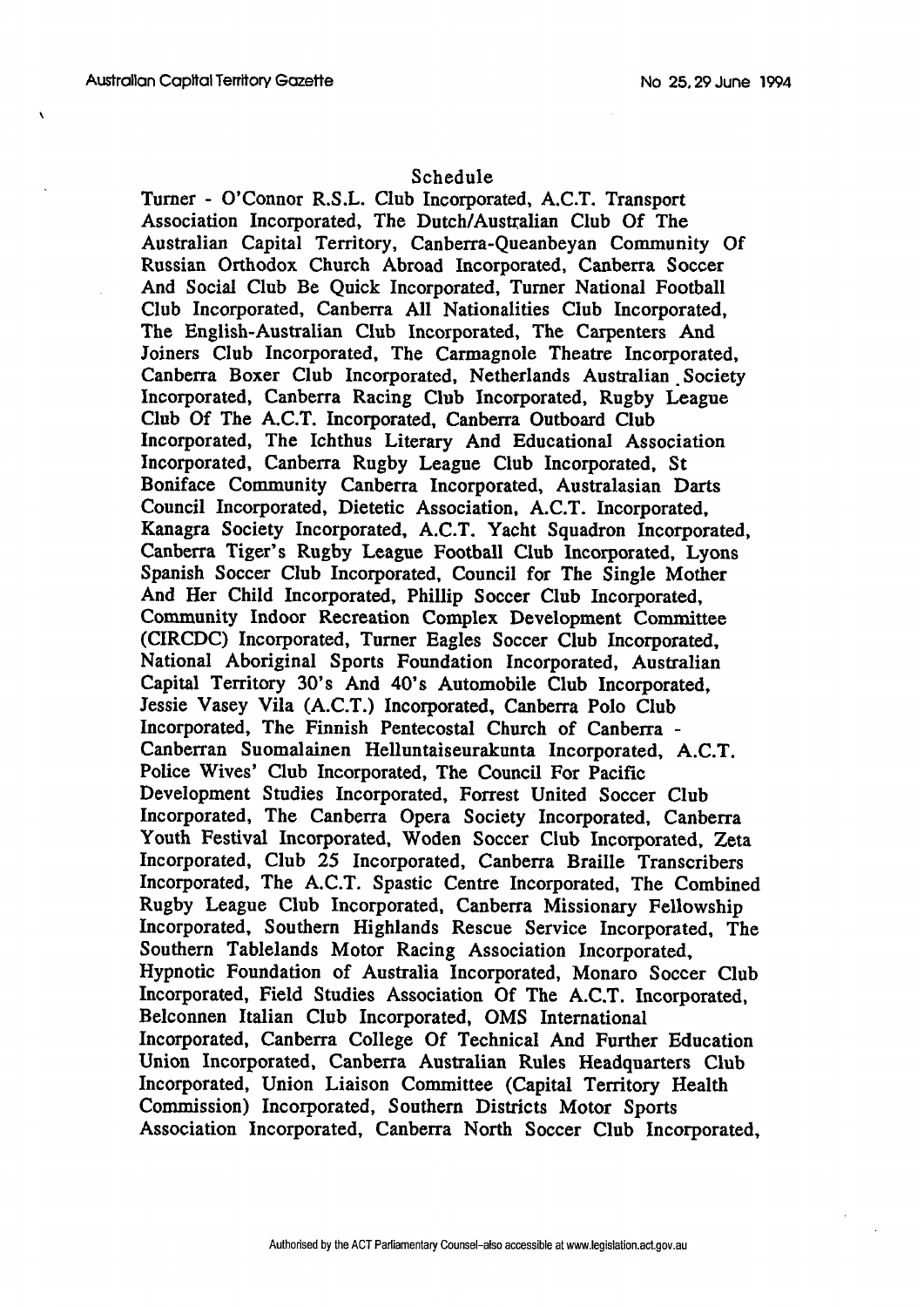Young Aboriginal Movement Incorporated, Doctors Reform Society (A.C.T.) Incorporated, The Liberal Movement - A.C.T. Division Incorporated, Friends Of The Family Incorporated, Australian Youth Performing Arts Association Incorporated, Kambah Residents Association Incorporated, The Slaters Tilers and Roofing Industry Association of the Australian Capital Territory Incorporated, The Narrabundah Health And Community Council Incorporated, Kingston Social Club Incorporated, The Australian Christian Youth Association Incorporated, Fyshwick Sports And Social Club Incorporated, The N.A.C. Administrative Association Incorporated, Canberra Weston Creek Lions Club Incorporated, Learning Exchange (Canberra) Incorporated, Sporting Society Karantania-Jadran Incorporated, Canberra Saloon Car Club Incorporated, The A.C.T. Society For Visually Handicapped Children Incorporated, The Australian National University Mountaineering Club Himalayan Expedition Incorporated, East Canberra Pony Club Incorporated, Istra - Australian Bowling Association Incorporated, Belconnen R.S.L. And Recreation Club Incorporated, Paraplegic And Handicapped Association Of The A.C.T. Incorporated, The Australian Capital Territory Sports Council Incorporated, Australian Association for Socialist Studies Incorporated, The A.C.T. Vintage Motor Club Incorporated, Association Of Hungarian Artists Of Canberra Incorporated, A.C.T. Volkswagen Association Incorporated, JAT United Soccer Club Incorporated, Wanniassa Community Association Incorporated, The Charlie Tango Club Incorporated, Tuggeranong Amateur Players Incorporated, Alpha Tango CB Radio Club Incorporated, The Honda Car Club Of Canberra Incorporated, The Organising Committee For The Third Pacific Conference Games Incorporated, Association for Protection Of Rural Australia Incorporated, The Young Internationals Incorporated, Lakes United Canberra Rugby League Football Club Incorporated, The ACT Siamese Cat Association Incorporated, Canberra Australia Day Council Incorporated, North Belconnen Residents' Association Incorporated, Independent School's Staff Incorporated, Canberra Tenpin Club Incorporated, Monaro Community Broadcasting Society Incorporated, Amateur Sinfonia Of Canberra Incorporated, Delta Charlie C.B. Radio Club Incorporated, Canberra Sprint Horse Racing Association Incorporated, The Amateur Astronomy Club Incorporated, Chinese Australian Club Incorporated, The Key Club Incorporated, The Belconnen Transport Social Club Incorporated, Hungarian Cultural And Welfare Association Incorporated,